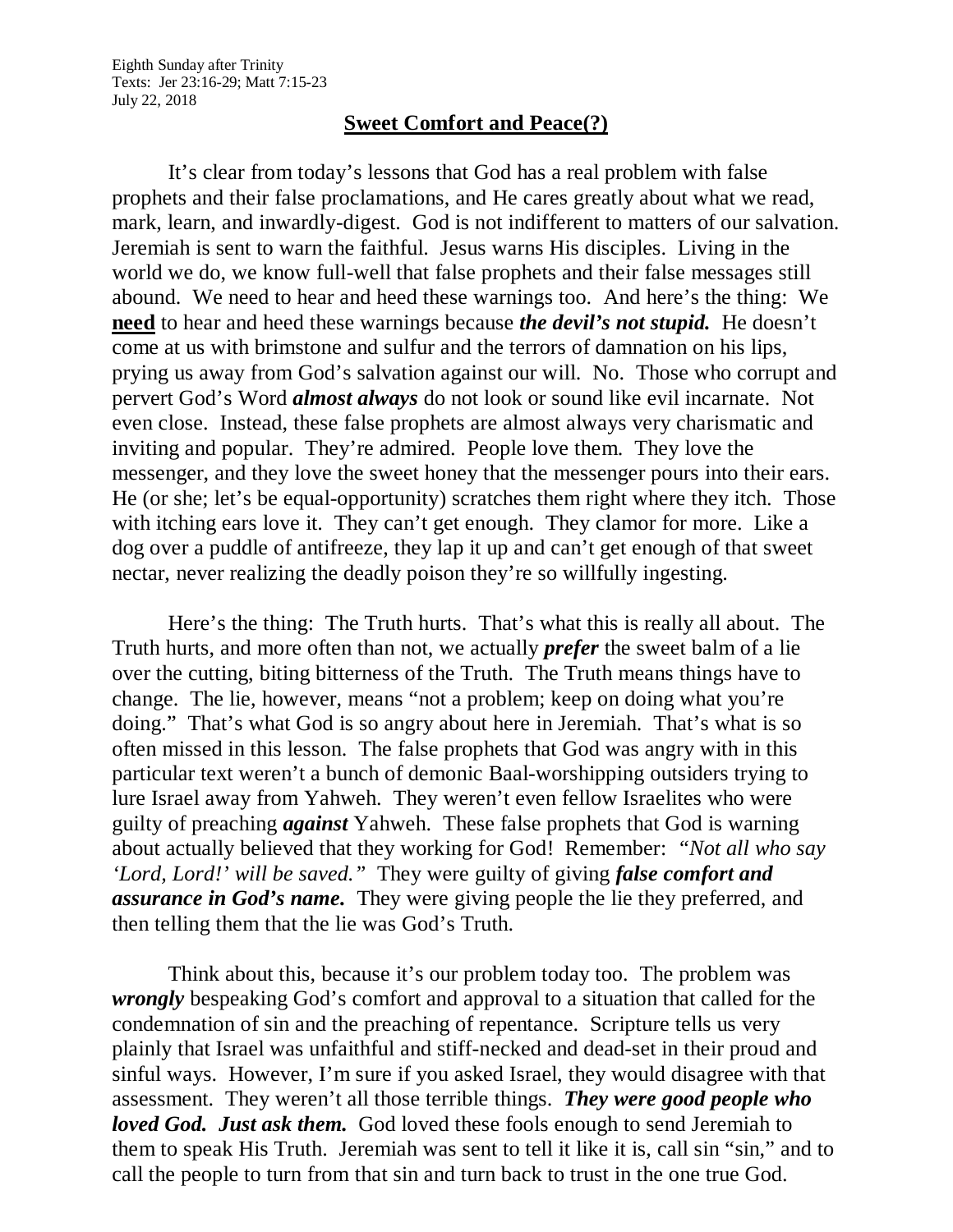*The people didn't want to hear that message of repentance though.* Why? Because they didn't have a problem with what they were doing, believing, and practicing. I know that sounds so crazy to our ears, but it shouldn't. They didn't think they were doing anything *wrong or sinful or evil.* They were very comfortable in their own skin, and they were rather offended when they were told to repent. They weren't bad and terrible people! They could all point to "real evil" in their Gentile neighbors. They weren't evil like those wicked Gentiles. Why should they have to repent?! And this is where the false prophets *thrived*. Rather than preaching the Truth of God's Word and Law, the false prophets (on their own, not sent by God) were wrongly preaching God's approval. They didn't preach what God wanted the people to hear. *They preached what the people wanted to hear.* We do that too. We do that all the time.

For example: Normally such-and-such behavior would be a sin, but it's different in this particular case. We've progressed. Just ask former President Jimmy Carter. Apparently God's now okay with same sex marriage because how could He ever be against two people loving each other in a committed monogamous relationship? God's angry at a particular sin when "rank sinners and pagans" commit it, *but He's okay with it in our case.* It's different with us. God's okay with it when our loved ones do it. It's different. After all, He knows our hearts. He knows we love Jesus. Pick your poison. Fill in the blank. Blowing off church? Despising God's Word and Sacraments because the fish are biting or the lawn absolutely needs mowing or the pool absolutely needs cleaning this morning? **It can't wait!** Shacking up outside of marriage? Pre-marital/extra-marital sex? Pornography? Coveting? Denying Christ's real presence in His means of grace? Choosing a church, not because the Word is rightly taught and the sacraments rightly administered in accordance with God's Word and Will, but simply because of their big screen and their cool band or because they give away free groceries every week or free toys at Christmas? Sure, they don't give Christ's true body and blood, **as He commanded,** but at least the kids are having fun. Isn't that all that matters? *"At least they're in church somewhere, right?" Any of that sound familiar, O false prophet?*

Again, the problem here is preaching and/or following after the sweet antifreeze of **false comfort**. Such a poisonous message is quite evident in the false gospel of works-righteousness; the false gospel that gives people the *false comfort* that they can right their wrongs and they can achieve atonement (at-one-ment) with God by virtue of enough hard work and clean living. They can win God over with enough money, enough good intentions and good deeds and personal sacrifices. This was true in Jeremiah's time. This was true in Jesus' time (e.g., the Pharisees), and it's true today in our time…even amongst good old Lutherans.

*Don't believe me? This is what passes for your average funeral sermon today, regardless of what denomination you claim as your own.* The message,